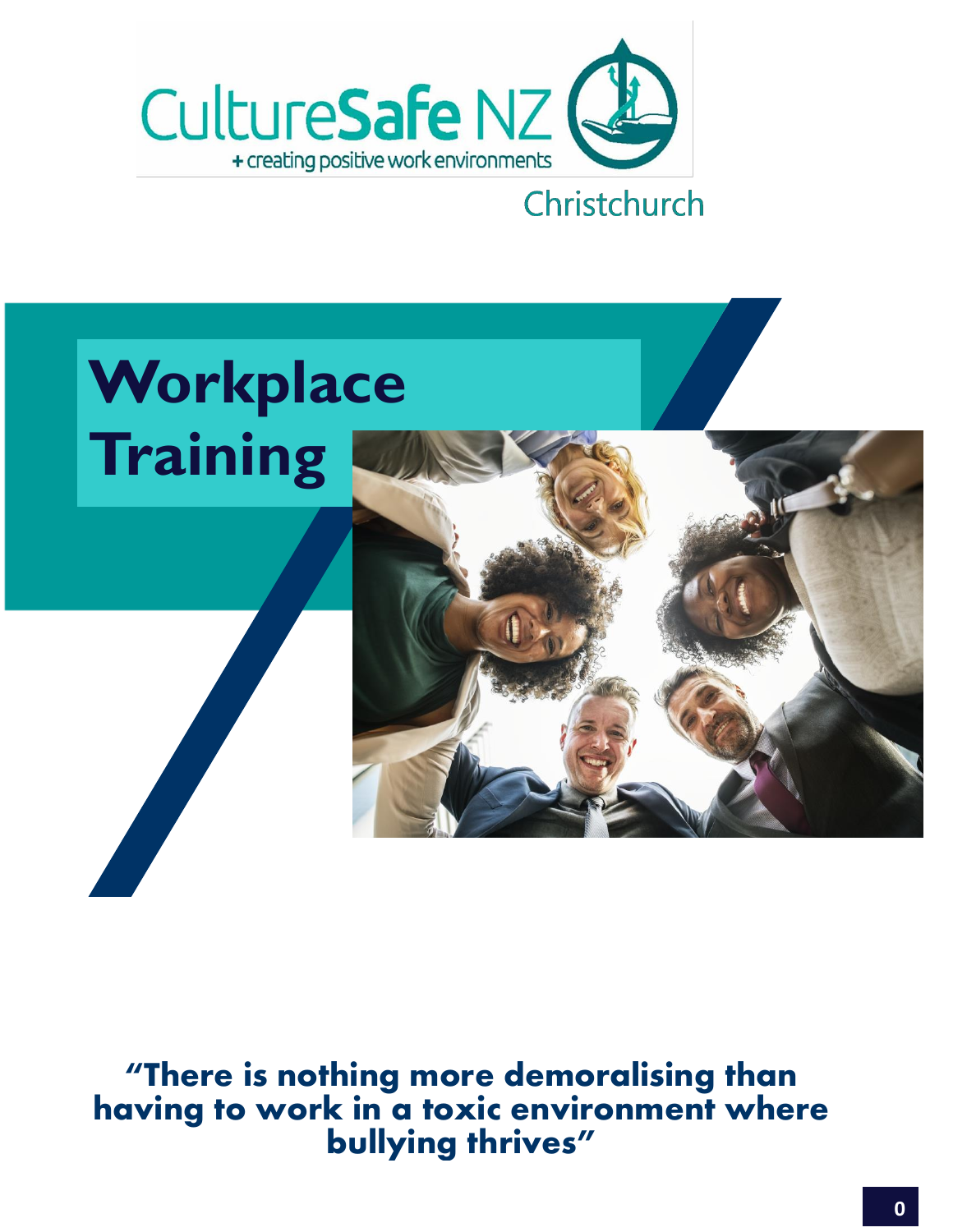# **CONTENTS**

| How to manage Bullying complaints workshop (Managers)  8            |
|---------------------------------------------------------------------|
|                                                                     |
| Workplace Bullying for year 12/13 students entering the workforce10 |
| Developing and reviewing your Bullying and Harassment Policies 12   |
|                                                                     |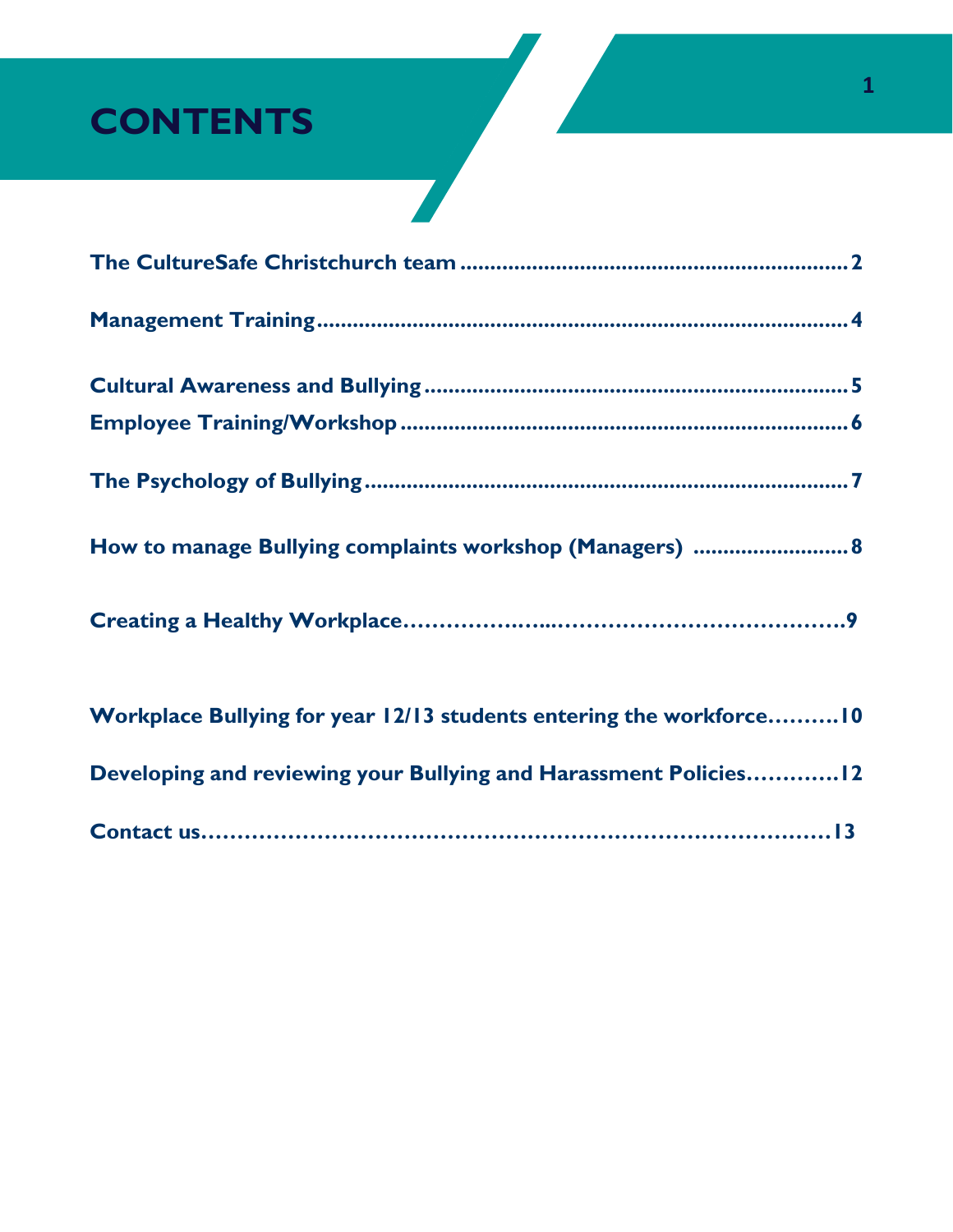## **<sup>2</sup> The CultureSafe Christchurch team**

## **Maryline Suchley**

### **Owner, Facilitator and Advocate**



I emigrated from the UK and have been involved in Education for over 20 years. I started my teaching career in South East London before coming to New Zealand to teach in Auckland and Christchurch.

I have a passion for preventing and dealing with bullying in both schools and workplaces as I believe that the best way to tackle bullying is through education and training. My work involves representing people who have been bullied, providing training and advocating for change.

#### Karen Nicolas



Prior to training as a primary teacher, I worked in publishing, where my role involved writing, editing and proofreading. I have also undertaken volunteer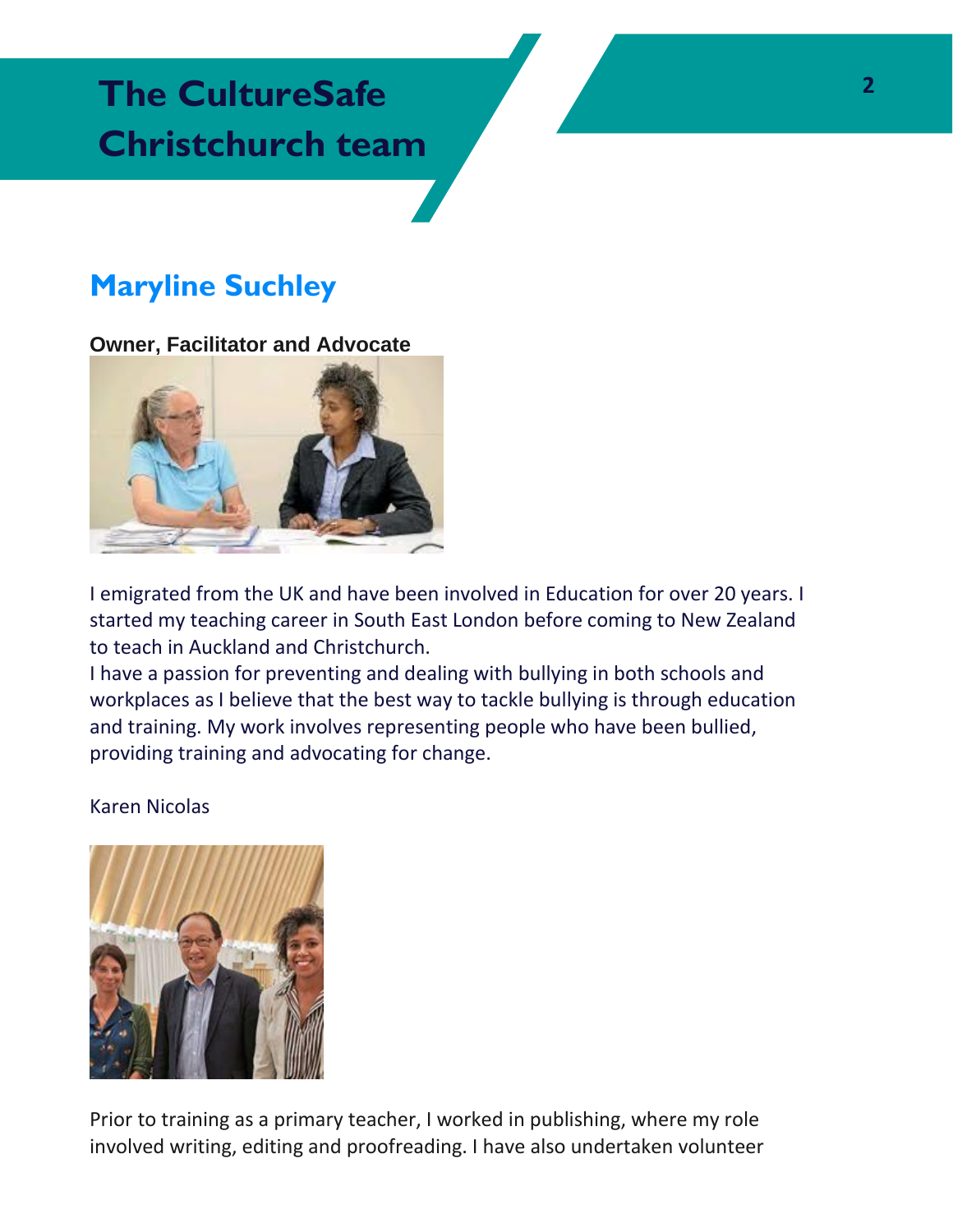work supporting refugees settling in the UK and teaching English as a volunteer overseas. Most recently, I volunteered in Kolkata at a children's home for children with physical disabilities. As a primary teacher I have taught at various schools, both in the UK and New Zealand. Whilst working in the education sector, I have experienced workplace bullying myself and have also supported a number of colleagues who have been bullied. I understand the detrimental effects that bullying has on a person's mental, emotional and physical wellbeing

Vicki Lee Ann Turner



I have been providing counselling for 20 years to a number of different clients. I am a qualified mental health specialist and a member of the NZ Association of Counsellors. I am trained in the person-centered modality of counselling. These modalities support issues relating to PTSD, anxiety, grief and trauma which are often a consequence of the effects of bullying. I understand the effects that bullying has on the individual person as well as how it can also impact family members who are supporting people being bullied.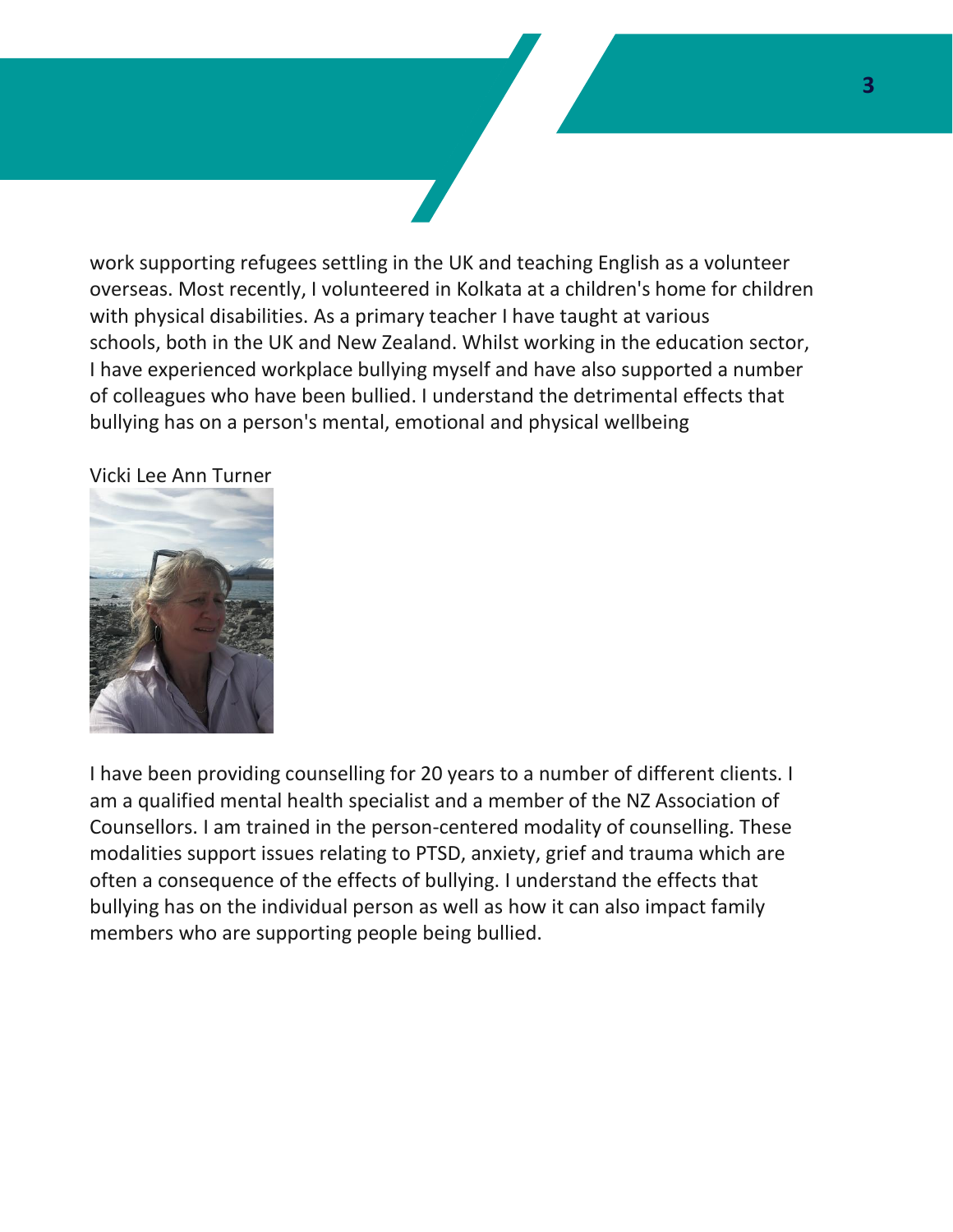## **Workplace Bullying for Managers**

The session will cover

- What is bullying and what is not bullying
- Barriers to understanding bullying
- Identifying bullying behaviours
- The effects of bullying on the individual
- The effects of Bullying on the team
- The effects of Bullying on the Organisation
- Understanding the responsibilities of Managers and knowing what to do if bullying or harassment takes place
- Minimising the likelihood of bullying occurring
- Principals to follow when investigating reports or complaints in house
- Feedback survey so you can gage where your Mangers are at and how they will use the session to improve their management skills around bullying. Data will be supplied to your organisation/business (optional)

\*We will adapt this course to suit your business/organisations needs

### **Cost.**

#### **1 ½ to 2-hour session plus course materials and survey results. \$990+GST**



**[This Photo](http://theconversation.com/like-a-cancer-of-the-workplace-bullying-is-a-symptom-of-dysfunction-43831) by Unknown Author is licensed unde[r CC BY-ND](https://creativecommons.org/licenses/by-nd/3.0/)**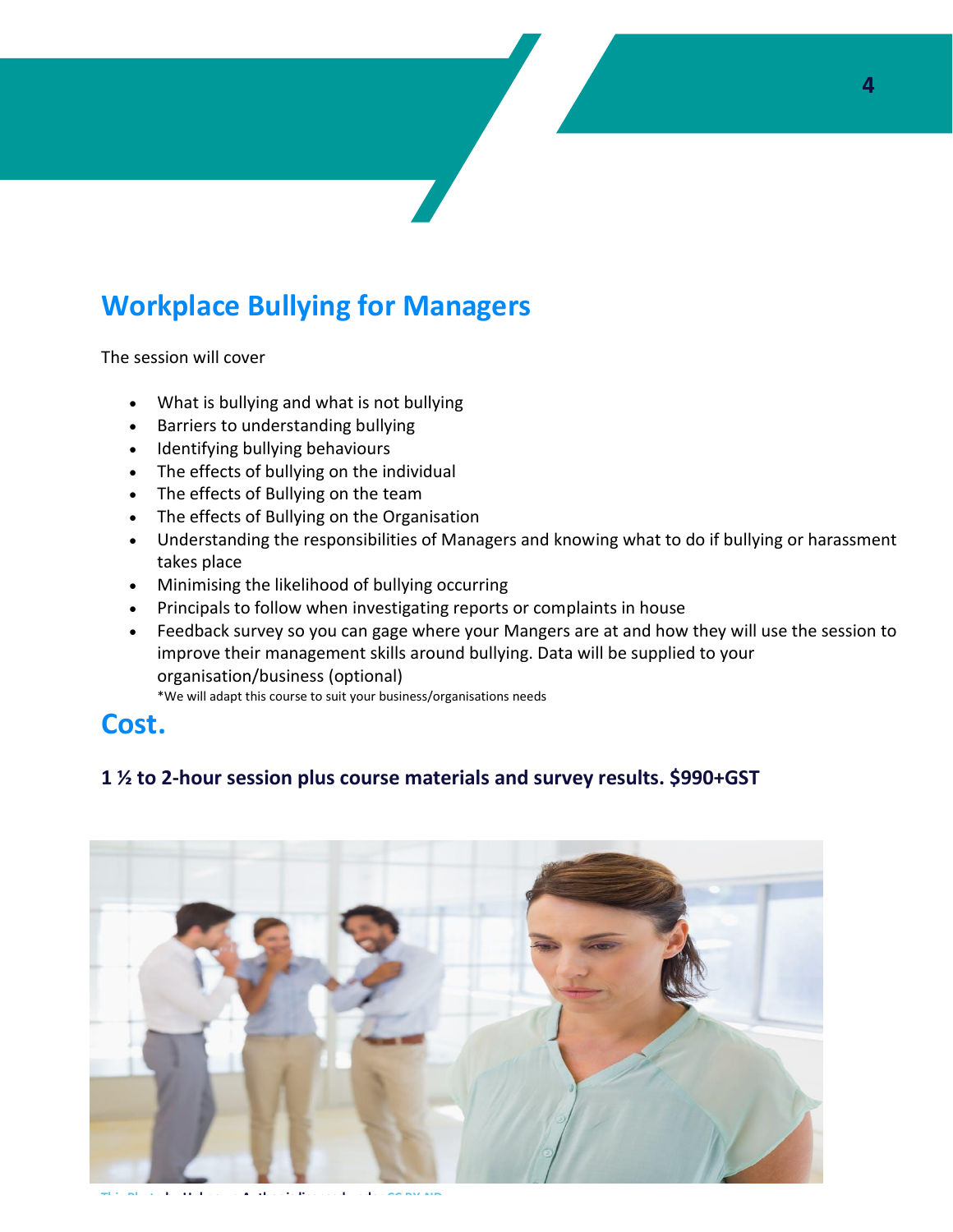## **Workplace Bullying for Staff**

The training session will cover

- What is bullying and what is not bullying
- Barriers to understanding bullying
- Identifying bullying behaviours
- The effects of bullying on the individual
- The effects of Bullying on the team
- The effects of Bullying on the Organisation
- What to do if you are being bullied or witness bullying
- Minimising the likelihood of bullying occurring
- Feedback survey so you can gage where your staff are at and how they will use the session to improve their skills around bullying. Data will be supplied to your organisation/business (optional) \*We will adapt this course to suit your business/organisations needs

### **Cost.**

#### **1 ½ to 2-hour session plus course materials and feedback Survey. \$990+GST**

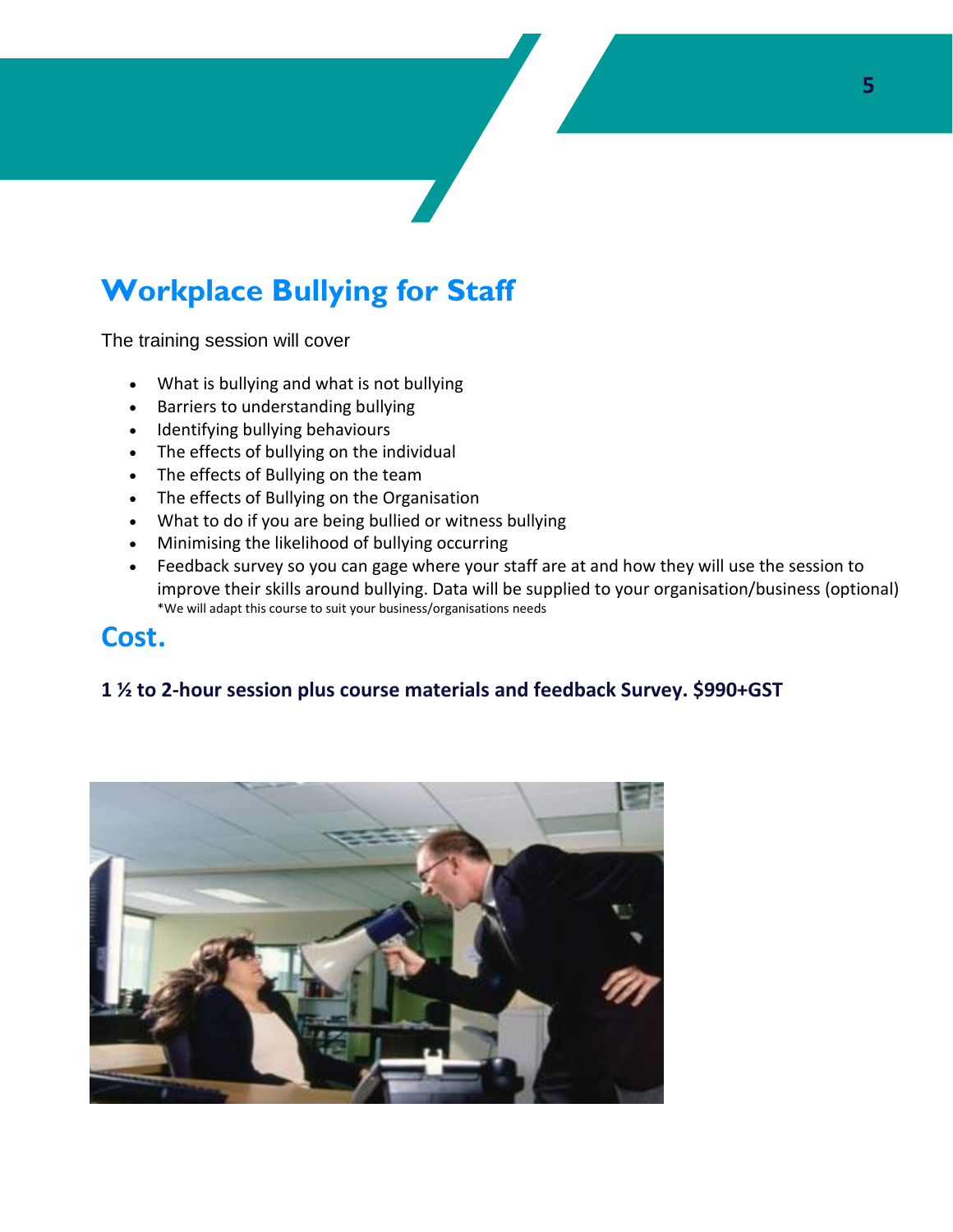### How to Manage Bullying Complaints (Managers)

The training session will cover

- What is legally considered bullying and what is legally considered not bullying
- Identifying bullying behaviours
- Practical guide on what to do if a staff member raises a complaint
- Principals to follow when investigating reports or complaints of Bullying
- How to run a fair and reasonable investigation.
- How to avoid ending up at the Employment Relations Authority \*We can adapt this course to suit your business/organisations needs

### **Cost.**

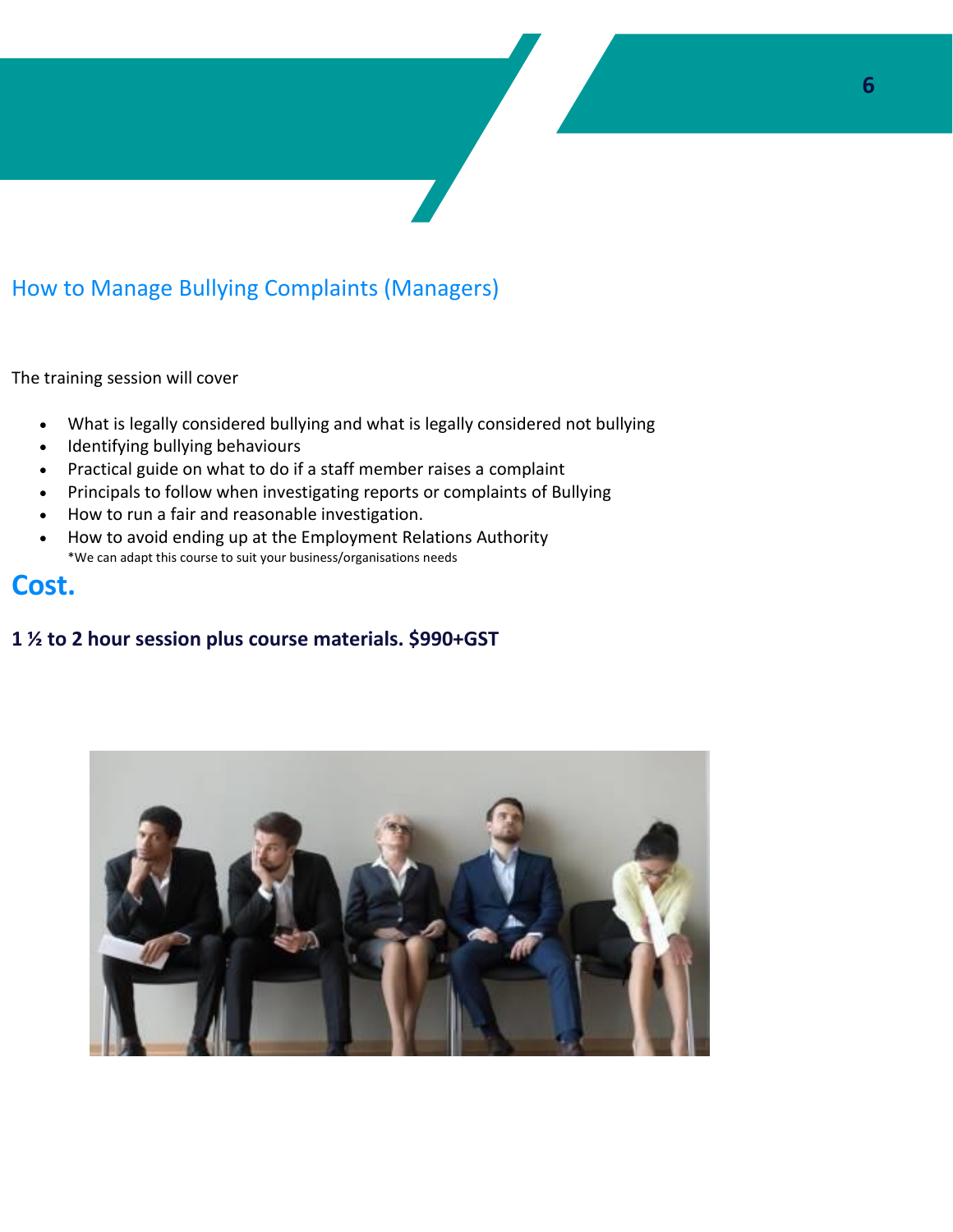## **Creating a Healthy Workplace (Management and Staff)**

The training session will cover

- What makes a toxic environment
- What are the effects of a Toxic environment
- How to prevent a toxic environment
- How to change workplace culture
- What to do if you have toxic employees in the team (problem solving)
- Question and Answer session (directly related to what employees are experiencing) \*We can adapt this course to suit your business/organisations needs

### **Cost.**

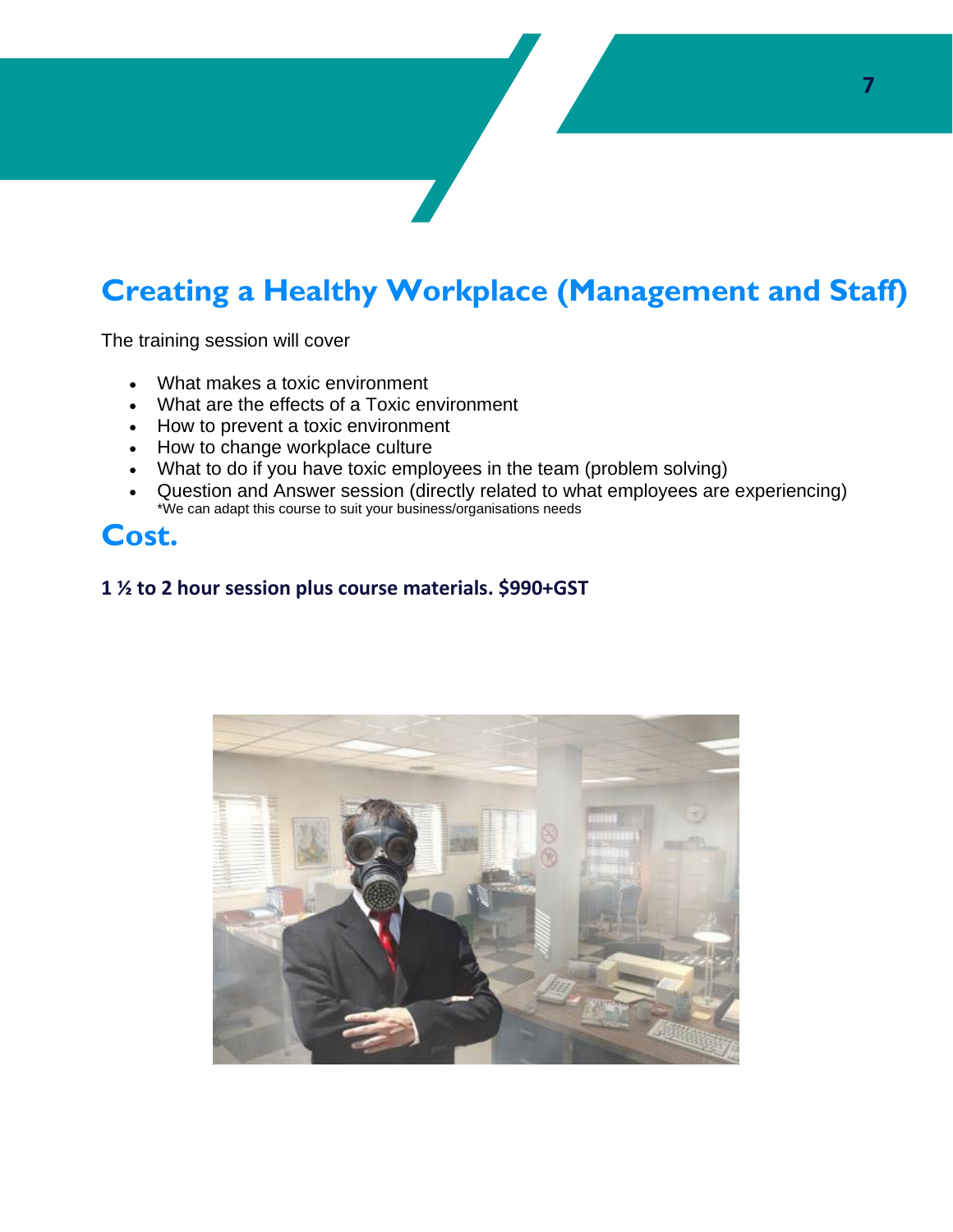## **Cultural Intelligence**

The training session will cover

- What is Cultural Intelligence
- Improve diversity practices and sharpen Cultural Intelligence
- Recruiting or selecting from a candidate pool with a range of ethnicities,
- Managing across cultures
- Why diversity works
- How culturally intelligent is your workplace (anonymous survey; optional) \*We can adapt this course to suit your business/organisations needs

### **Cost.**

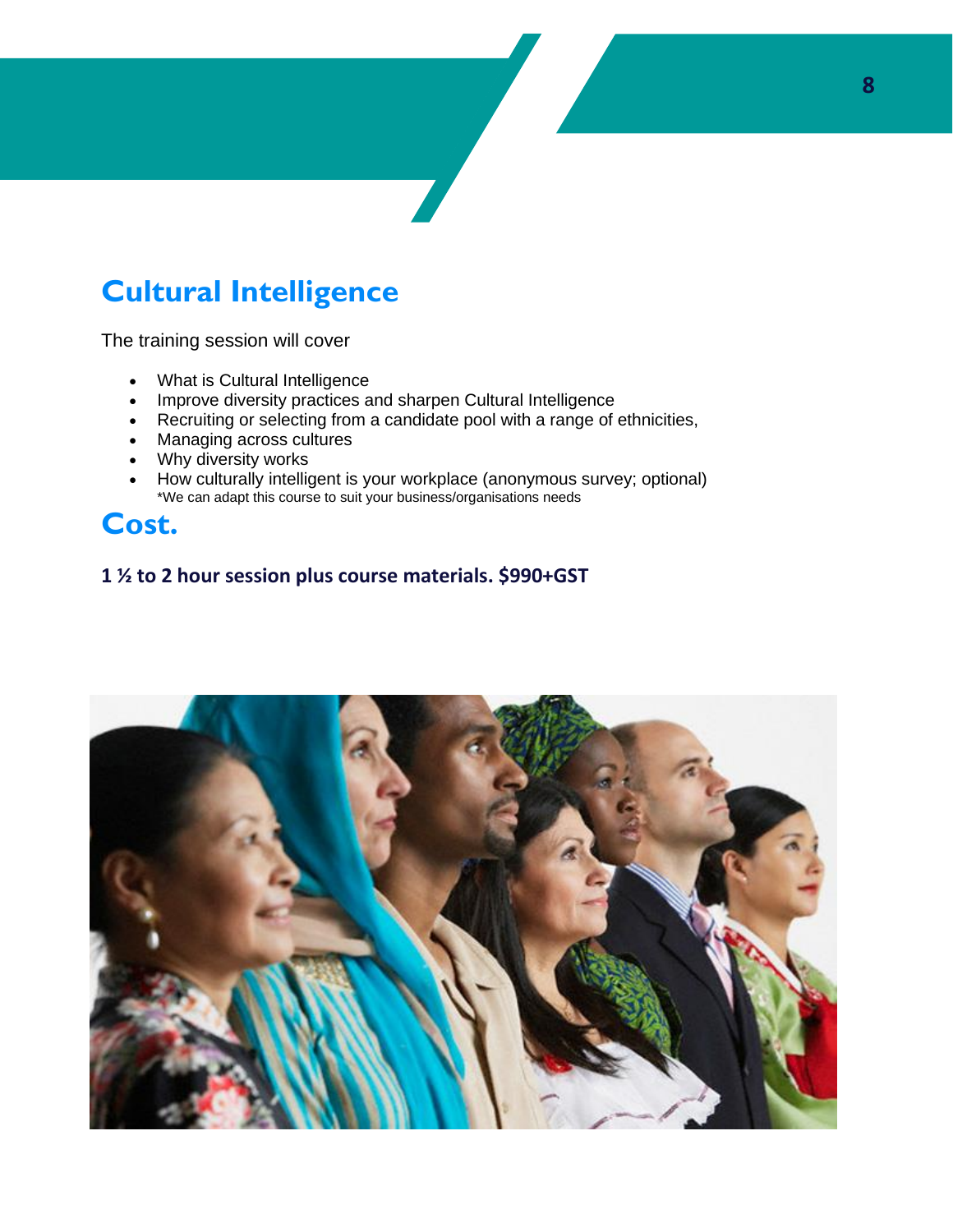## **The Psychology of Workplace Bullying**

The training session will cover

- What is bullying and what is not bullying
- Just who Is a bully
- The mind behind the bully
- Rewriting bullying behavior
- How to handle a bully \*We can adapt this course to suit your business/organisations needs

### **Cost.**

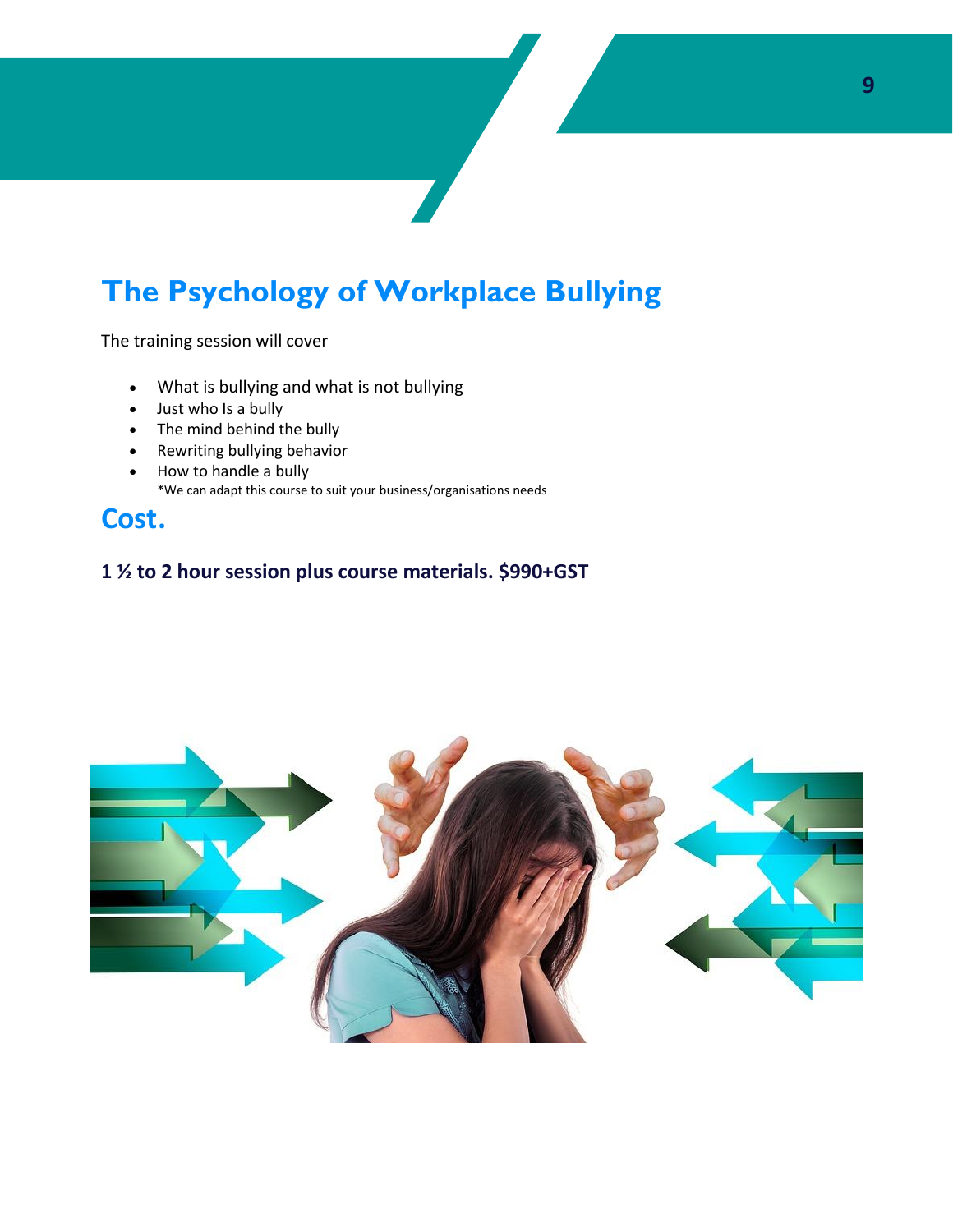## **Workplace Bullying for senior school students heading out into the workforce.**

The training session will cover

- What is bullying and what is not bullying
- Identifying bullying behaviours
- What to do if you think you have been bullied
- What to do if you witness bullying
- How to keep yourself safe \*We can adapt this course to suit your needs

### **Cost.**

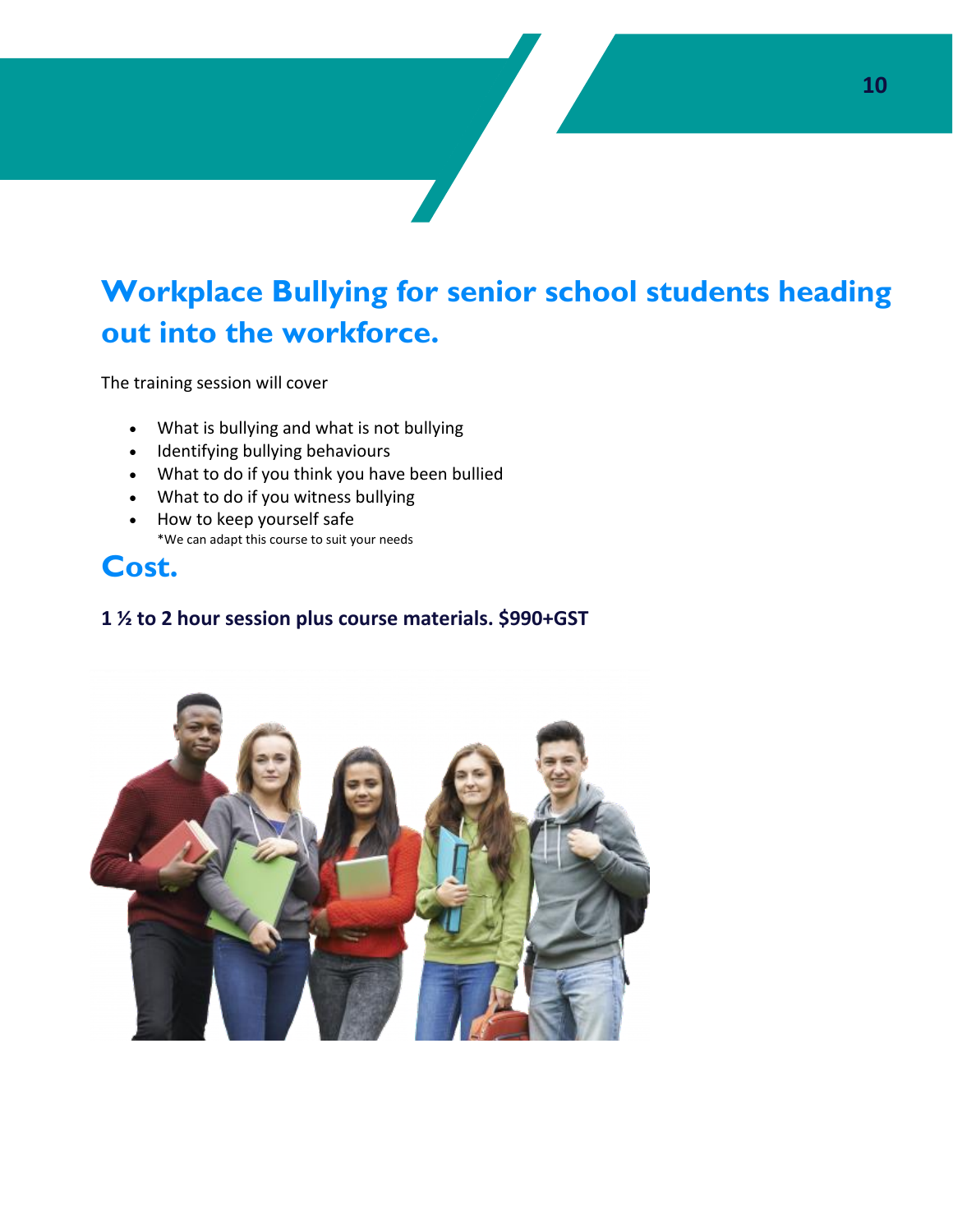## **Review and development of Bullying, Harassment and Cultural Safety Policies**

- This is a session that can involve Staff or Managers or both.
- Alternatively, organisations can send their policies and we will review them or rewrite policies \*We can adapt this course to suit your business/organisations needs

### **Cost.**

**Cost is dependent on what is required but a quote can be provided.**